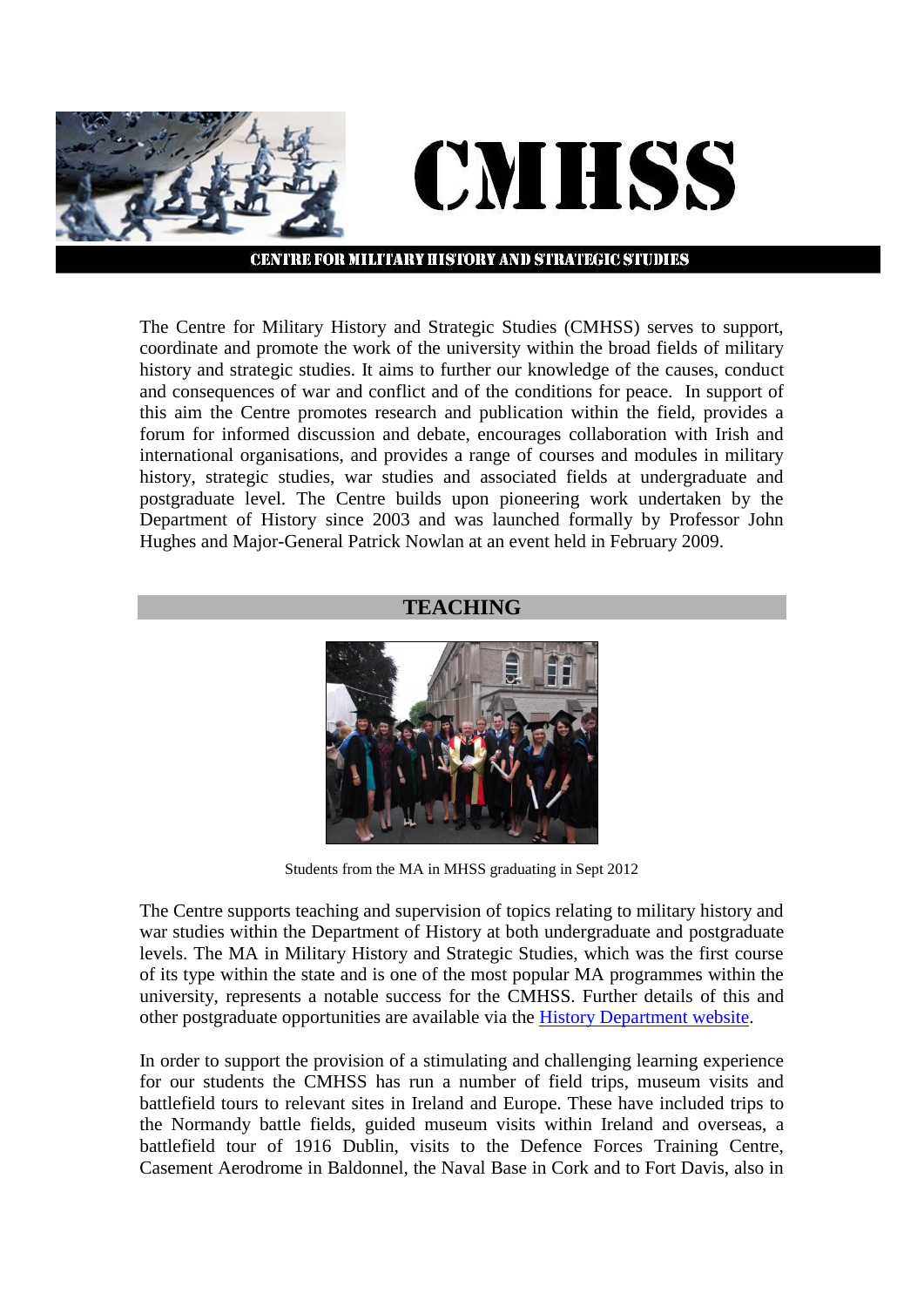Cork. We have also arranged for numerous high profile speakers to address the MA group on a range of relevant topics.



Images from recent field trips run by the CMHSS

## **MILITARY EDUCATION**

The Centre provides a variety of modules and courses for the Irish Defence Forces. These include including a number of courses in military history, defence studies and strategic studies at the Military College at the Defence Forces Training Centre, Curragh Camp. The Centre's involvement at the Military College dates from 2003 and we currently provide teaching and other professional support to the Cadet School, the Officer Training Wing of the Infantry School and to the Command and Staff School. The CMHSS also provides a number of short courses in defence studies, maritime strategy and naval policy for the Naval Service. This work is based upon many years of experience in teaching such subjects within a military environment in Ireland and overseas and is reflective of our unique expertise within the relevant subject areas. Further details are given below.



Some of our students ... outside the classroom!

#### **The Irish Defence Forces Standard Army Cadet Course**

#### **Diploma in Leadership, Management and Defence Studies (Special Purpose Award, Level 7, Diploma).**

This diploma course is run in partnership by the Cadet School at the Military College and the CMHSS within the Department of History, with the assistance of the Department of Adult Education and other relevant departments at NUI Maynooth. Successful graduates of the Cadet Course are commissioned into the Defence Forces as either Lieutenants or Second Lieutenants and receive the Diploma in Leadership Management and Defence Studies from NUI Maynooth.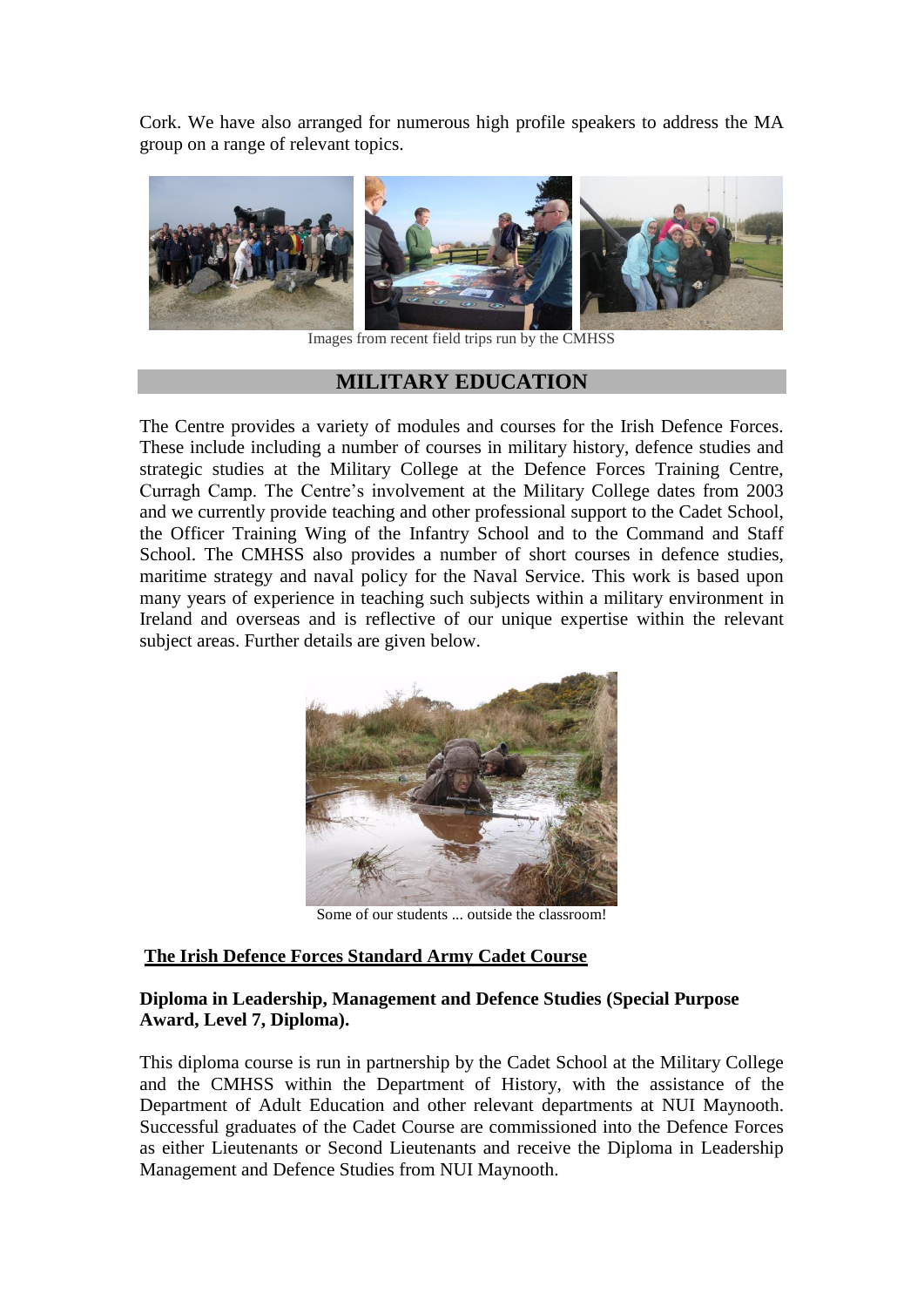In order to gain the diploma officer cadets take part in an academic programme that is integrated within the fifteen-month residential Standard Army Cadet Course that takes place at the Military College. The core objective of the Course is to **'***develop leaders of character and competence*'. In more specific terms the intent is to

- a. Prepare students morally, mentally and physically for their role as leaders in the Defence Forces.
- b. Imbue students with the Defence Forces values of respect, loyalty, selflessness, physical courage, moral courage and integrity.
- c. Foster a deep interest and care for individual soldiers, sailors and airmen.
- d. Provide an intellectual foundation which will act as a basis for further education and which will generate an awareness and appreciation of the economic, political, historical, social and cultural aspects of the society in which the Defence Forces' function.
- e. Cultivate a capacity for critical thinking as a decision-maker and problem-solver.
- f. Endow students with the primary knowledge and skills essential for Light Infantry Platoon Commanders in the Defence Forces.
- g. Promote *esprit de corps* in the Defence Forces, its traditions and associations.

The Cadet School has been responsible for the training and education of officer cadets since 1928. The mission of the School is to '*inculcate discipline and esprit de corps, to develop the qualities of leadership and to provide the knowledge and skills necessary to lay the foundations for a professional military career'*. The Centre for MHSS has worked with the Cadet School for a number of years in support of this mission and, from 2012, will coordinate the activity of other departments and relevant partners in the provision of the new Diploma in Leadership Management and Defence Studies that will be accredited by NUI Maynooth.



Irish Defence Forces Cadets undergoing training.

The diploma includes courses focusing on subjects including Strategic Studies, Military History, Politics, Economics, Social Studies and other topics designed to further the intellectual development of the Cadets and to provide them with a foundation of knowledge and skills of relevance to them in their career within the Defence Forces. The programme includes a wide range of learning activities tailored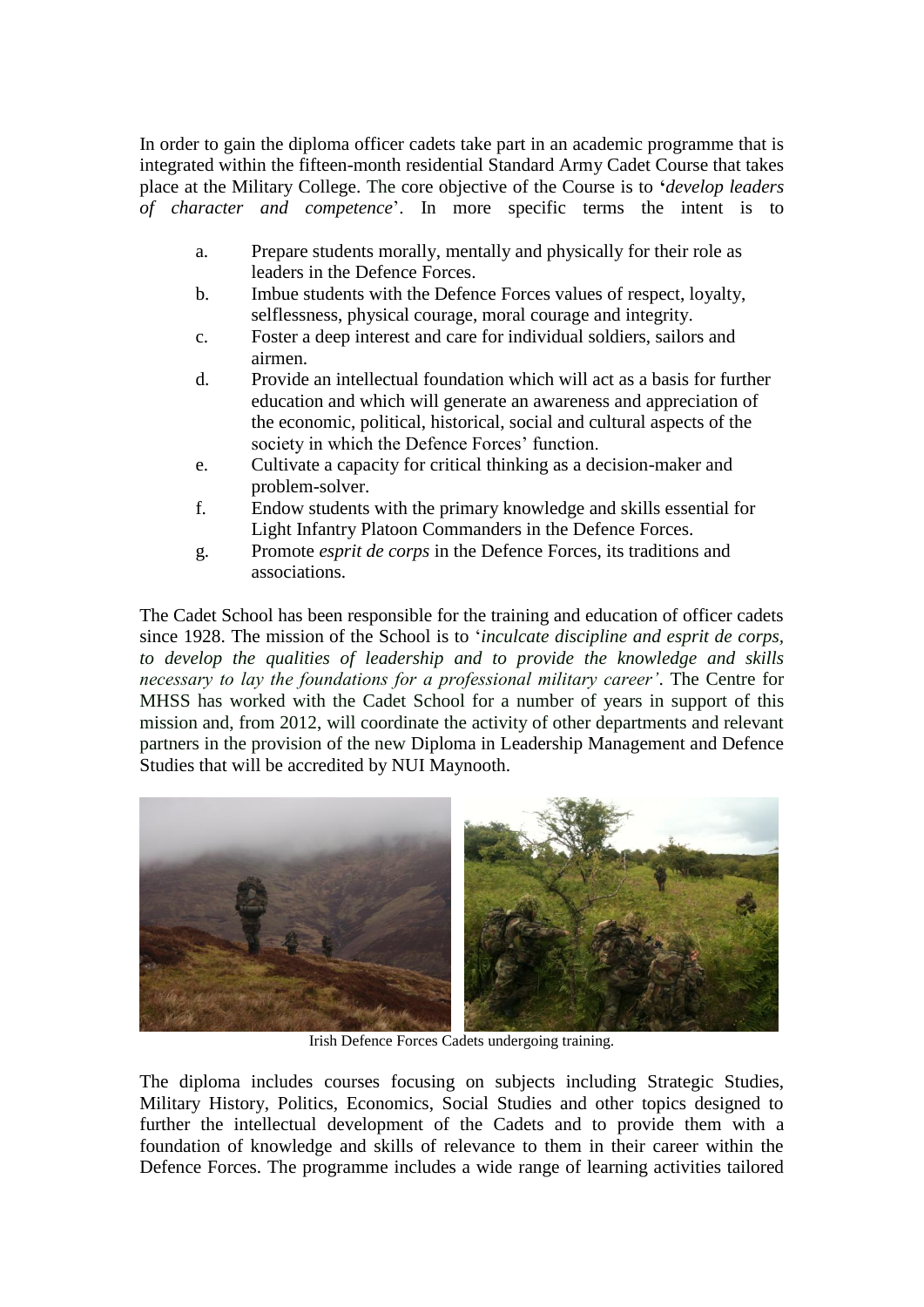to meet the evolving needs of the student body. The foundation provided by this course is built upon in later career programmes undertaken by Defence Forces officers, including the Junior and Senior Command and Staff Courses. In these courses the CMHSS again supports programme delivery and the achievement of appropriate learning outcomes.

#### **The Irish Defence Forces Senior Command and Staff Course**

#### **MA in Leadership, Management and Defence Studies**

.

The Command and Staff School is the Senior School of the Irish Defence Forces. It is located within the Military College and supports the professional development of all Senior Officers of the Defence Forces through the provision of tailored educational courses. The Command and Staff School focuses on the development of senior leaders who can apply critical thought processes and rational decision-making skills to problem solving within complex operating environments. The School has been at the forefront in developing a Strategic Partnership with NUI Maynooth, which provides general academic support including the provision of an MA programme as part of the Senior Command and Staff Course.

The MA in Leadership, Management and Defence Studies is run by the Department of Adult and Community Education in partnership with the staff of the Command and Staff School and with the support of the CMHSS. The MA is integrated within the Command and Staff Course, a nine-month residential course that aims to develop the professional knowledge and understanding of its students, in order to prepare them to fulfil command and staff appointments at Battalion, Brigade and higher formation levels both in Ireland and overseas on international assignments.

The course is based on three core pillars: the furtherance of excellence in the Officer's profession; the use of the Military Decision Making Process to reach balanced outcomes; and, the development of critical thinking among students. The main focus of instruction is on the essential requirements of professional military knowledge with an emphasis on critical thinking, problem solving and decision making. The CMHSS provides advice, lectures and tuition in defence and strategic studies, military history, campaign analysis, strategy and operational art.

Students who successfully complete the course with appropriate grades receive an MA in Leadership Management and Defence Studies from NUI Maynooth.



Students from the Command and Staff School graduating at NUI Maynooth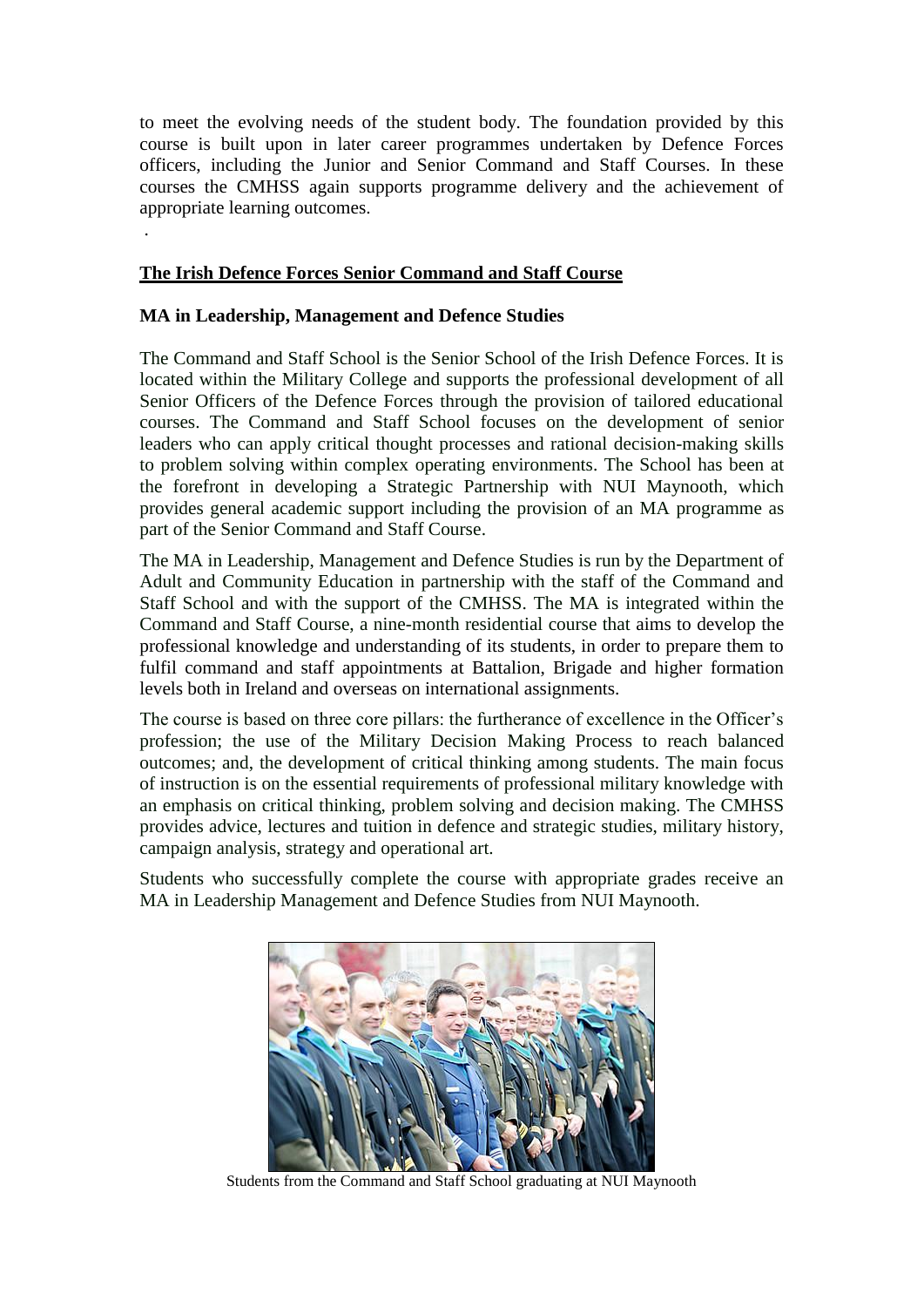## **The Irish Defence Forces Junior Command and Staff Course**

The Junior Command and Staff Course (JCSC) is a 23 week residential course for officers of Captain or Commandant rank (or equivalent) designed to prepare officers to lead, command and make timely, innovative and ethical decisions in rapidly changing and uncertain operating environments at the tactical level at home and overseas. The course is taught at the Officer Training Wing of the Infantry School, one of the schools of the Irish Defence Forces Military College. Captains must complete the JCSC in order to qualify to enter the competition for promotion to the rank of commandant in the Defence Forces.

During the course, student officers study to develop their professional military education and to enhance their capabilities as leaders. As part of this process they learn to use appropriate conceptual and theoretical frameworks to analyse military campaigns, strategic issues and contemporary security challenges and present their findings in a professional manner orally and in writing. Staff from the CMHSS play a central role in the development and delivery of this instruction in the areas of military history, defence studies and contemporary security. During this instruction they work to develop the student officers' ability to critically analyse historical battles, campaigns and leaders with a particular (but not exclusive) emphasis on the tactical and operational levels. Also student officers enhance their ability to critically analyse key debates within the field of defence studies and contemporary security, evaluate academic and professional literature within the field and examine contemporary security challenges.

### **The Irish Naval Service, Officer Training School, Naval College.**



### **Cadet Course and Naval Watchkeepers Course**

Cadets of the Irish Naval Service at the Naval Base

The CMHSS provides specialist short courses in Defence Studies, Maritime Strategy and Naval Policy to  $1<sup>st</sup>$  and  $2<sup>nd</sup>$  year Naval Cadets and also to junior officers taking the Naval Watchkeepers Course. These courses, initiated in 2007, replace similar courses previously provided at the Naval College by staff from Britannia Royal Naval College and rest on the unique expertise in this field of the staff of the CMHSS. Students are resident in Maynooth for the duration of each course and thus have use of the full range of research and support facilities of the university and have easy access to the staff of the Centre. These courses are integrated into the professional training of the cadets/junior officers who also complete a level 8 BA (Hons) degree in either Nautical Studies or Marine Engineering (depending on their branch) at the National Maritime College of Ireland.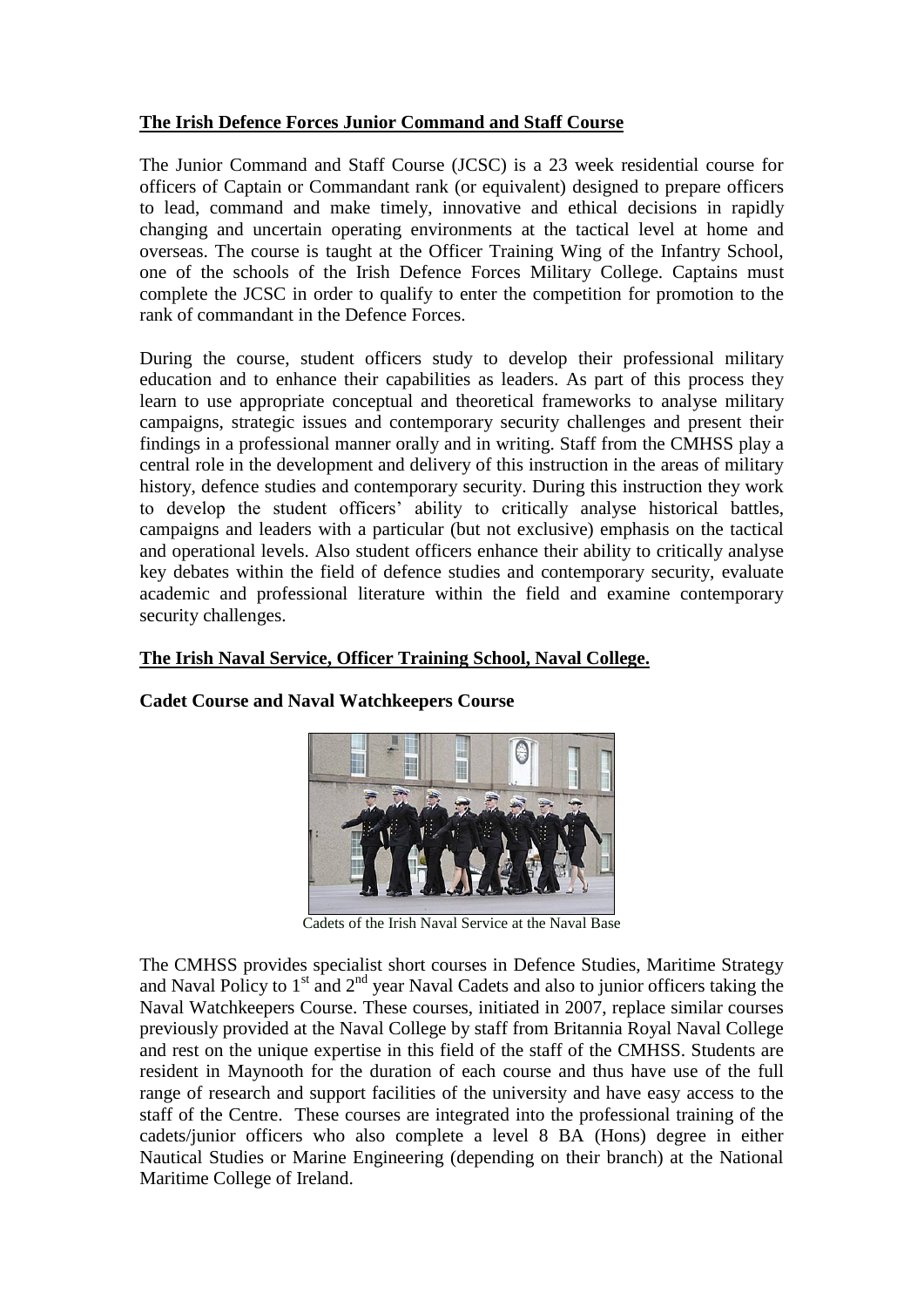### **RESEARCH**

The Centre supports research within the fields of military history and strategic studies and staff currently supervise a number of postgraduate research students working on a broad range of topics that relate to Irish military history, British military history, the history of the Defence Forces and to contemporary maritime policy and piracy. Staff associated with the centre are also very active in terms of their own research and publications. Details pertaining to staff research is available by clicking [here.](http://history.nuim.ie/staff)



An illustration of some recent books published by staff associated with the CMHSS

# **CONFERENCES & EVENTS**

In support of our aim to encourage informed discussion and debate on security related topics in October 2011 the Centre introduced the first 'Annual Conference' with a major three-day event focusing on '*The Art of Leadership. Leadership in War, Conflict and Crises*'. The conference was launched by Brigadier-General Packenham (GOC, 1<sup>st</sup> Southern Brigade) and Professor Nowlan (President, NUI Maynooth) at an event on Friday 28 October and over the weekend we had 27 different speakers from academia, from the Defence Forces and also from overseas military academies.

The second Annual Conference took place on 20-21 October 2012 and focused on '*Small Navies'*. The conference was held in partnership with the Corbett Centre for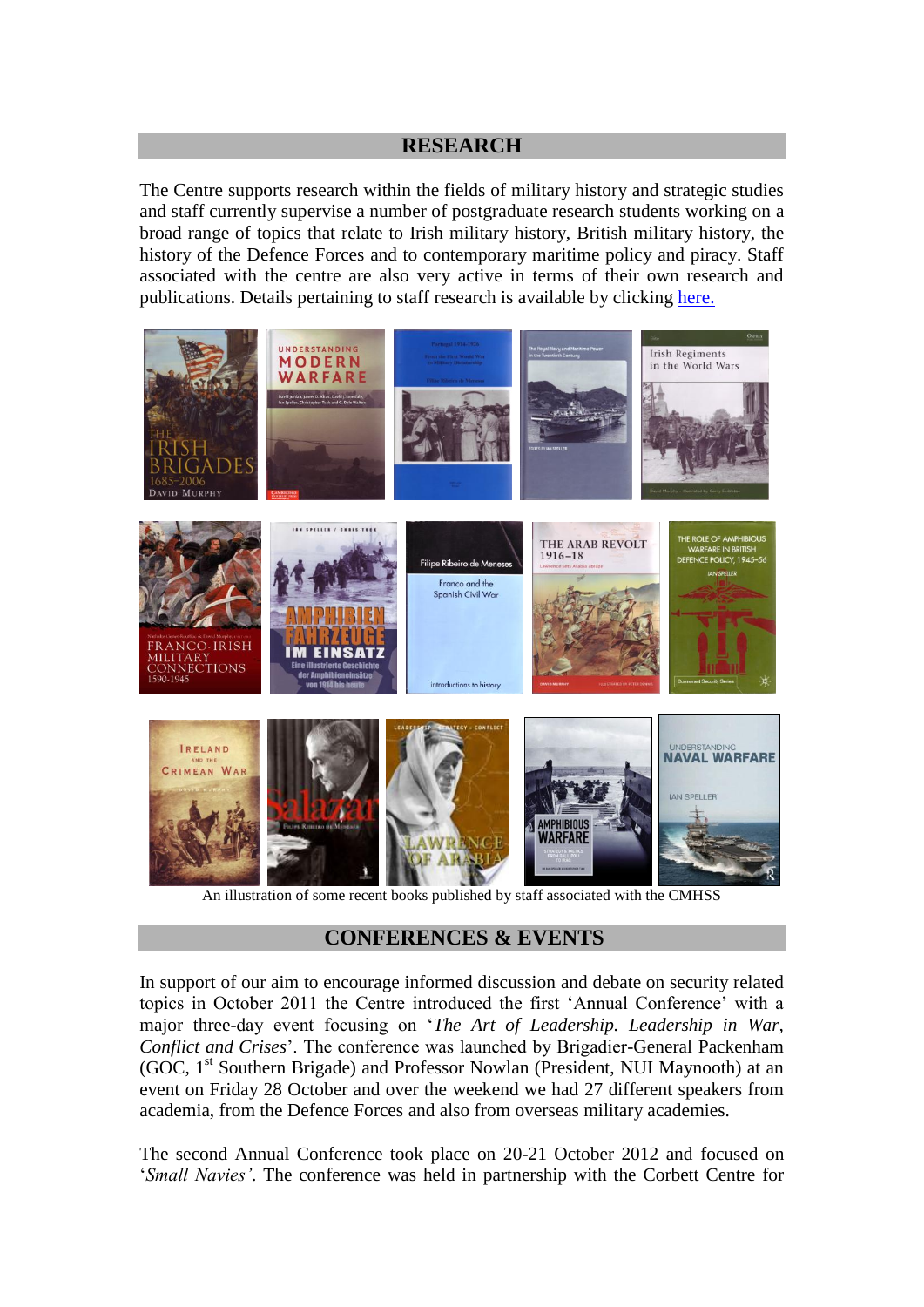Maritime Policy Studies at King's College London, the Centre for Applied Research in Security Innovation at Liverpool Hope University, and the Irish Naval Service. It was part of a wider project on the topic that involves these partners and has included colloquia and presentations in Ireland, the UK and at the International Studies Association Annual Convention at San Diego in March 2012.



# **WAR & SECURITY STUDIES SEMINAR**

The *War and Security Studies Seminar* provides a forum for informed discussion and debate about issues relating to war, conflict and security in the modern world. Speakers include established academics and the best new researchers able to offer a fresh perspective on issues of real importance in the world today. The seminar series also includes contributions from practitioners, such as military personnel and members of non-governmental organisations, able to offer an insight from direct personal experience. Lectures are followed by an extended period of time available for questions and discussion – the livelier the better! All are welcome to attend and admission is free

In order to encourage the widest possible participation in this seminar series and to allow individuals to express their opinions freely the seminar operates under the 'Chatham House Rule, described below. This rule was devised in 1927 at the Royal Institute of International Affairs, based at Chatham House in London, to encourage openness and the sharing of information in precisely the same way as is envisaged for the War and Security Studies Seminar. The rule is employed by many international organisations as an aid to free discussion and, for this reason, we request that those attending the seminar respect its application unless the speaker specifically identifies that he/she is speaking 'on the record'.

#### The Chatham House Rule

*"When a meeting, or part thereof, is held under the Chatham House Rule, participants are free to use the information received, but neither the identity nor the affiliation of the speaker(s), nor that of any participant, may be revealed."*